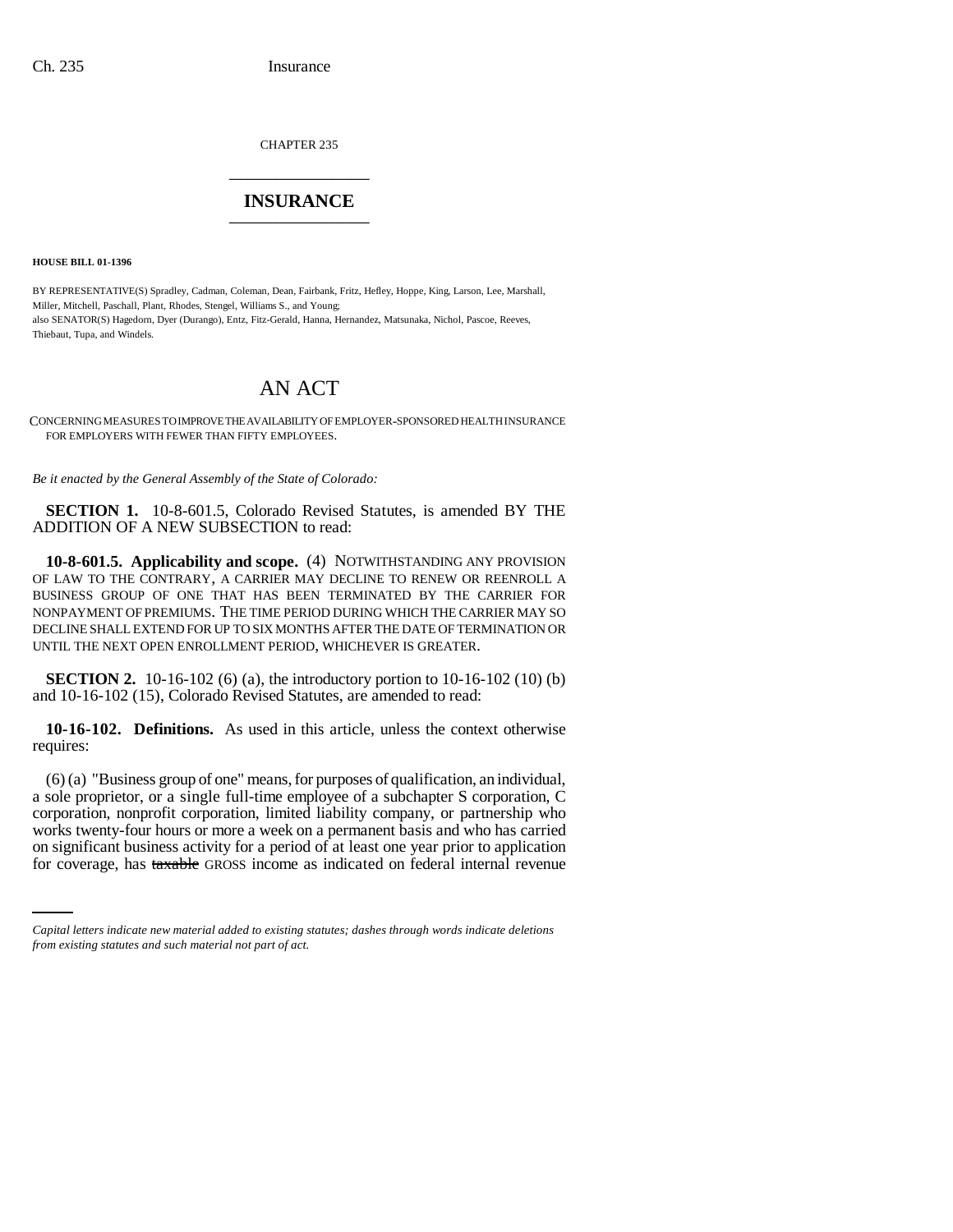Insurance Ch. 235

service forms 1040, schedule C, F, or SE, or other forms recognized by the federal internal revenue service for income reporting purposes which generated taxable GROSS income in one of the two previous years or from which that individual, sole proprietor, or single full-time employee has derived at least a substantial part of such individual's income for one year out of  $\frac{1}{(2\pi)^2}$  THE MOST RECENT consecutive three-year period. FOR THE PURPOSES OF THIS SUBSECTION (6), "SUBSTANTIAL PART OF SUCH INDIVIDUAL'S INCOME" MEANS INCOME DERIVED FROM BUSINESS ACTIVITIES OF THE BUSINESS GROUP OF ONE THAT ARE SUFFICIENT TO PAY FOR ANNUAL HEALTH INSURANCE PREMIUMS FOR THE BUSINESS GROUP OF ONE.

(10) (b) Effective January 1, 1995, "Case characteristics" are limited to the following demographic characteristics:

(15) (a) "Eligible employee" means an employee who has a regular work week of twenty-four or more hours and includes a sole proprietor and a partner of a partnership if the sole proprietor or partner is included as an employee under a health benefit plan of a small employer, but does not include an employee who works on a temporary or substitute basis.

(b) NOTWITHSTANDING ANY PROVISION OF LAW TO THE CONTRARY, AN ELIGIBLE EMPLOYEE OF A SMALL EMPLOYER WHO COULD ALSO BE CONSIDERED A DEPENDENT OF THE SMALL EMPLOYER SHALL RECEIVE TAXABLE INCOME FROM SUCH SMALL EMPLOYER IN AN AMOUNT EQUIVALENT TO MINIMUM WAGE FOR WORKING TWENTY-FOUR HOURS PER WEEK ON A PERMANENT BASIS IN ORDER FOR THE EMPLOYER GROUP TO BE CONSIDERED A BUSINESS GROUP OF TWO OR MORE.

**SECTION 3.** 10-16-105 (7.4) (c), Colorado Revised Statutes, is amended to read:

**10-16-105. Small group sickness and accident insurance - guaranteed issue - mandated provisions for basic and standard health benefit plans - repeal.** (7.4) (c) In applying minimum participation requirements with respect to an employer, a small employer carrier shall not consider employees or dependents who have creditable GROUP coverage when determining whether the applicable percentage of participation is met. However, a small employer carrier may consider employees or dependents of such employer who have coverage under another health benefit plan that is sponsored by such small employer.

**SECTION 4.** The introductory portion to 10-16-201.5 (6) and 10-16-201.5 (6) (a) and (6) (b), Colorado Revised Statutes, are amended, and the said 10-16-201.5 (6) is further amended BY THE ADDITION OF A NEW PARAGRAPH, to read:

**10-16-201.5. Renewability of health benefit plans - modification of health benefit plans.** (6) A large group health benefit plan carrier may discontinue offering a particular type of large group health coverage only if:

(a) The large group health carrier provides notice of such discontinuation at least ninety days prior to the date of the discontinuation of such coverage to each policyholder provided this type of coverage and each certificate holder, participant, and beneficiary covered by such a policy;

(b) The large group health carrier offers to each policyholder provided coverage